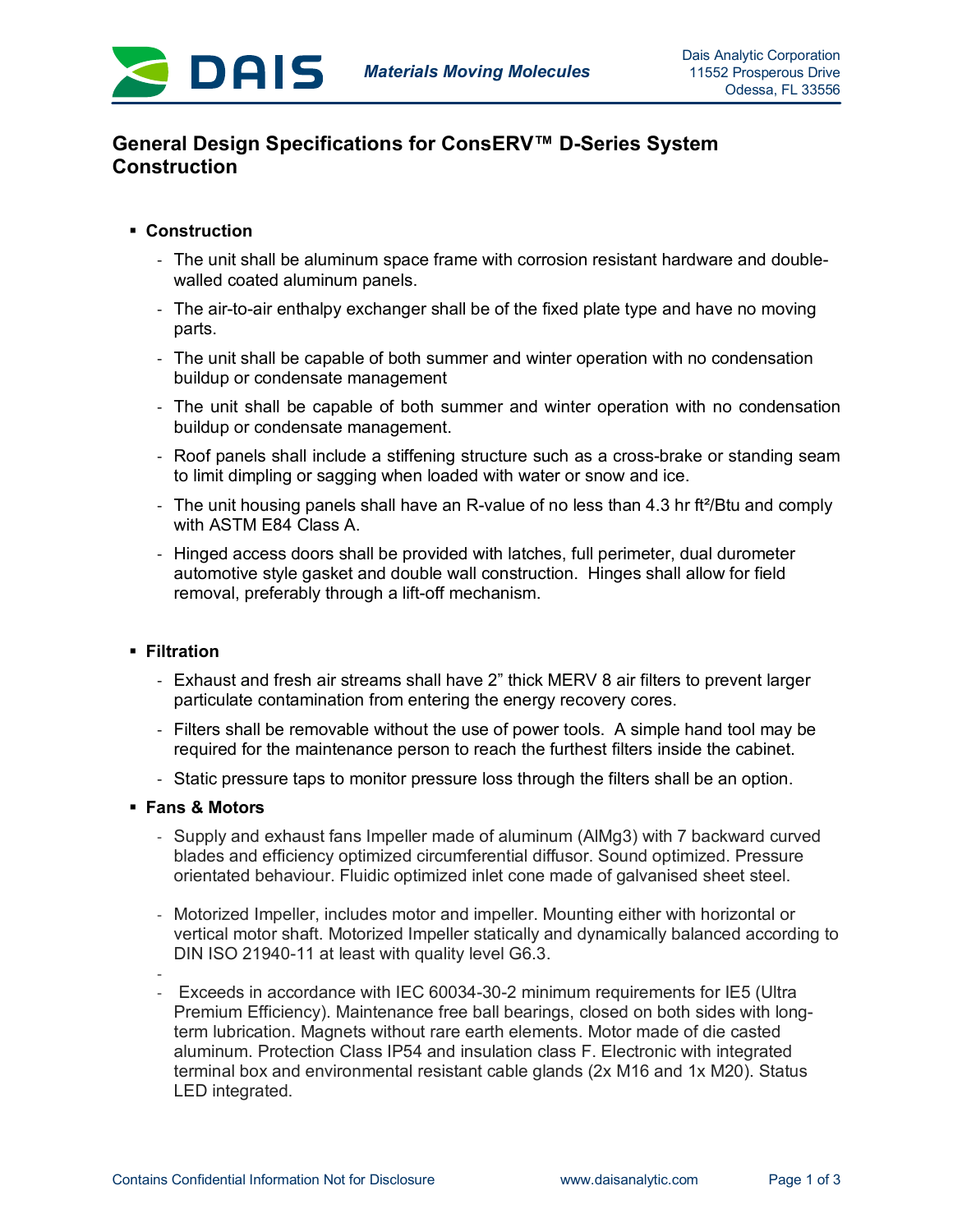

- Comes with 100% speed controllable with integrated Motor Protection and Soft Start, eliminating the need for vibration isolation protection.
- ModBus RTU Interface integrated. Bus configuration possibile on site by customer. Potential-free Alarm Contact and integrated 24V Supply for accessories. Applicable in all common energy grids and IT-Network. Low noise commutation. Fan complies with the guidelines required (Machinery-, EMC- and Low Voltage Directive) to comply with installation and conformity declaration as well as CE marking. Standard version with UL approval. **Optional** Air Flow measuring equipment by circular pressure connections

#### § **Electrical**

**DAIS** 

- All electrical connections to the unit shall enter the cabinet through a single location. All systems shall be wired for single point power connection and include contactors, motor starters, motor protection, and 24V transformer.
- Units shall be provided with an optional control board or panel that can communicate bidirectionally with common building information systems such as BACnet.
- Safety switches and interlocks shall be provided, including at a minimum the provision of switches that interrupt fan operation when door panels are opened.

### § **Performance**

- Enthalpic Transfer the enthalpy exchanger shall provide high performance sensible and latent transfer between the airstreams. This transfer shall be accomplished by moving energy (both sensible and latent) through the enthalpy exchanger surface while keeping the airstreams physically separated.
- Frost Control the enthalpy exchanger shall operate with no frosting or condensation formed at outside air conditions above  $-10$  ° F and exhaust air RH below 40%. Infrequent excursions outside these conditions shall not impact the function of the exchanger. Drain pans are not required.
- Defrost under normal conditions, defrost cycles are not required. Bypass for economizer cycle shall be allowed

#### § **Quality**

- The energy recovery enthalpy exchangers internal to the energy recovery ventilator shall be certified by ARI within the ARI Standard 1060 Certification program. At the nominal certified CFM, the enthalpy exchanger shall provide at least 68% total effectiveness for both heating and cooling conditions and 0% exhaust air transfer ratio (EATR) when tested at zero pressure differential between airstreams. These values are to be produced from official ARI certification data, which is made available to
- Energy recovery ventilation units shall be factory assembled, wired and tested prior to shipment. Units shall be constructed and assembled and inspected by an approved NRTL. Field wiring shall require a single point power connection and a numbered terminal strip for low voltage remote wiring connections.